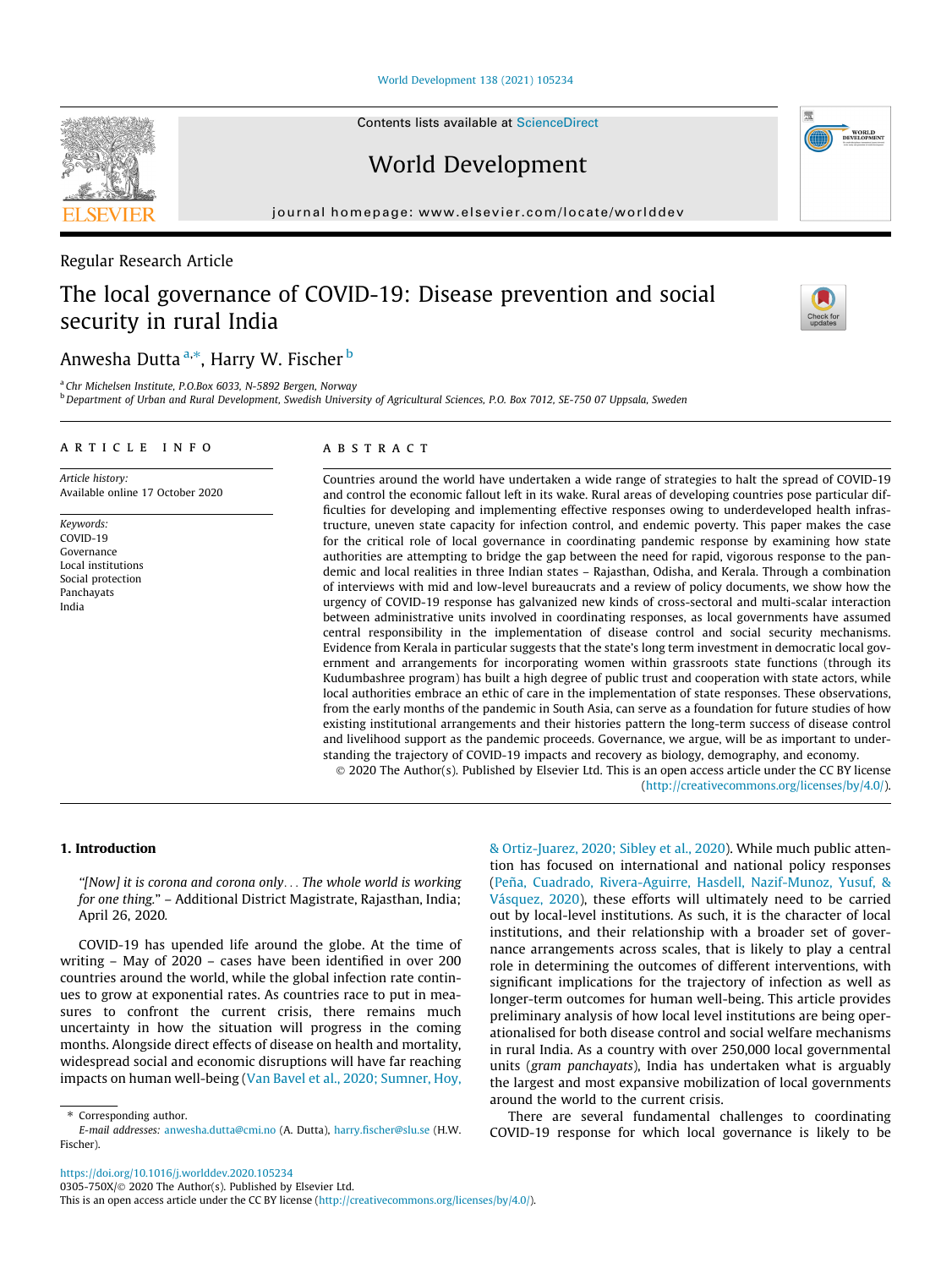particularly important. To begin with, there is a high level of uncertainty inherent in crafting responses to a crisis for which substantial existing policy experience does not yet exist. There is clearly a great deal of uncertainty concerning epidemiological aspects of the virus itself, with fundamental issues relating to transmission, treatment, and infection trajectories not yet well understood [\(WHO,](#page-10-0) [2020](#page-10-0)). Yet the ways that the virus and different control measures will interact with different societies – and different populations within them - is equally unclear. As anthropologist Veena [Das](#page-9-0) [\(2020b\)](#page-9-0) notes, ''One issue that this [COVID-19] pandemic has brought to the fore is that the experiences of governance vary enormously across different regions of the world – indeed, that the same policies such as the lockdowns will play out very differently for the middle classes and for the poor." Economist Jishnu [Das \(2020a\)](#page-9-0) has pointed out the uncertainties associated with feeding data on complex human behavior into epidemiological models, especially in the Indian context; lack of basic knowledge of both the disease and human response to different policy measures raises critical questions about the validity of assumptions being used to guide planning efforts. It is indeed notable that these diverse disciplinary backgrounds – biomedical sciences, economists, and anthropologists – can all agree, at least on one thing: there is a lot we do not know, and need to know, to effectively address the present pandemic. This uncertainty highlights a critical challenge for implementing real-world responses in many administrative contexts. What kinds of subnational institutional arrangements will be responsive enough to match the standardized policy actions crafted at higher scales of government with complex, variable, and changing conditions on the ground?

Indeed, simply reaching the public to coordinate responses is likely to be a monumental task in many contexts, particularly in rural areas of the developing world. While public attention to date has focused on infection hotspots, largely in densely populated urban centres, rural areas pose particular challenges for conceiving and implementing policies for COVID-19. Inadequate health facilities, poor water sanitation and hygiene infrastructures, high rates of wage labour migration, close living quarters, and low levels of public health awareness are just some of the difficulties that public authorities face for controlling infection [\(Ranscombe, 2020\)](#page-10-0). High rates of endemic poverty, weak food distribution networks, significant dependence on migratory wage labour, and more also suggest that economic dislocation resulting from infection control measures holds significant risk of hunger or worse ([Zetzsche, 2020;](#page-10-0) [Khanna et al., 2020; Barnett-Howell & Mobarak, 2020\)](#page-10-0). There is an acute challenge of operating in many rural areas, where state presence is often highly variable and low-level bureaucrats struggle to bridge the gap between the highly formalized work of state institutions and the informal and syncretic worlds in which policy is expected to operate [\(Corbridge, Williams, Srivastava, & Véron,](#page-9-0) [2005; Gupta, 2013\)](#page-9-0). In settings where access to basic, welldefined social services remains uneven at best, effectively tracing, testing, isolating, and monitoring quickly developing infections is likely to be a monumental undertaking indeed.

Under such conditions, local governance is likely to be especially important in bridging the gap between policy measures and local realities for the coordination of responses to COVID-19. A focus on local institutions is, of course, not new. From the 1980s onward, scores of countries around the world have undertaken reforms for decentralization based on the belief that local governments are better able to carry out many government functions than more distant bureaucratic institutions [\(Manor, 1999;](#page-10-0) [Faguet, 2014](#page-10-0)). A large and growing body of research affirms that, while outcomes are uneven, vesting power and resources with local authorities can lead to gains in a wide variety of state functions relating to public service delivery, rural development, and the delivery of social security mechanisms ([Rondinelli, Nellis, &](#page-10-0)

[Cheema, 1983; Heller, Harilal, & Chaudhuri, 2007; Faguet, 2012\)](#page-10-0). Local governments have also been observed to play a key role in coordinating responses to extreme climate events and other disasters ([Engle & Lemos, 2010; Agarwal, Perrin, Chhatre, Benson, &](#page-9-0) [Kononen, 2012; Tselios & Tompkins, 2017\)](#page-9-0). Additionally, decentralized health systems have been shown to empower communities in health decision-making processes, thus making basic health care more responsive to local needs ([Muñoz, Amador,](#page-10-0) [Llamas, Hernandez, & Sancho, 2017\)](#page-10-0).

There are many theoretical explanations for why local government preforms better for a variety of grassroot state functions. We highlight three key reasons that local governance is likely to play an essential role in COVID-19 response. First, local governments are, quite simply, more closely connected to public and better able to navigate context-specific local conditions ([Manor,](#page-10-0) [1999\)](#page-10-0). In contrast to more distant state bureaucrats, local authorities are often far more knowledgeable about local needs, more able to mobilize key local actors, better positioned to monitor activities at the grassroots, and better able to anticipate and resolve site-specific challenges that arise ([Agrawal, 2007; Singh &](#page-9-0) [Sharma, 2007\)](#page-9-0).

Second, local authorities are themselves embedded within the societies that they serve and likely to be more responsive to the public's urgent needs. Not only are they often more accessible to the general public than more distant bureaucrats ([Kruks-Wisner,](#page-10-0) [2015\)](#page-10-0), local authorities are embedded within an incentive structure that can make them more accountable to local needs – both as a result of formal sanctions such as elections as well as the more general threat of public judgement and diminished personal reputation [\(Agrawal & Ribot, 1999; Faguet, 2014; Joshi & Schultze-](#page-9-0)[Kraft, 2014\)](#page-9-0).

Third, local government is often perceived as more legitimate than other external actors for carrying out different kinds of state regulatory functions. In electoral institutions, local authorities are directly selected by the public and thus may reflect citizens' values and aspirations and often their sense of identity [\(Fischer, 2016,](#page-9-0) [Witsoe, 2012](#page-10-0)). Citizens' perceived ability to engage directly with their leaders may likewise increase the perceived legitimacy of their actions [\(Vogel & Henstra, 2015\)](#page-10-0). As previous experience reveals, trust in local governance can be an important factor in effective communication management in times of disasters ([Longstaff & Yang, 2008\)](#page-10-0), and conversely, distrust in government institutions often stands in the way of cooperation with public health recommendations especially in crisis times, as observed during the H1N1 pandemic in 2009 ([Quinn et al., 2013\)](#page-10-0).

These three characteristics – local governments' ability to negotiate context-specific local conditions, responsiveness toward the public, and perceived legitimacy to carry out state functions – are all likely to be important for the current crisis. In short, they suggest that local government may be better able to reach the public with various disease control and social security functions, with a higher degree of local cooperation as well as responsiveness to the public in delivering social security mechanisms at a time of unprecedented distress. Yet the present situation also poses particular challenges compared to other local governance activities. While local governments have been called upon to address a variety of state functions over the years, responding to COVID-19 requires a coupling of public health response with basic social security at an unprecedented scale – and this in a very short time frame. The challenges of social regulation in the context of COVID-19 may also generate tensions between different local government functions. For example, local authorities' role in working with police to enforce strict lockdowns could run counter to political pressures embedded in elected structures. Yet, local government is still likely to be better able than other administrative institutions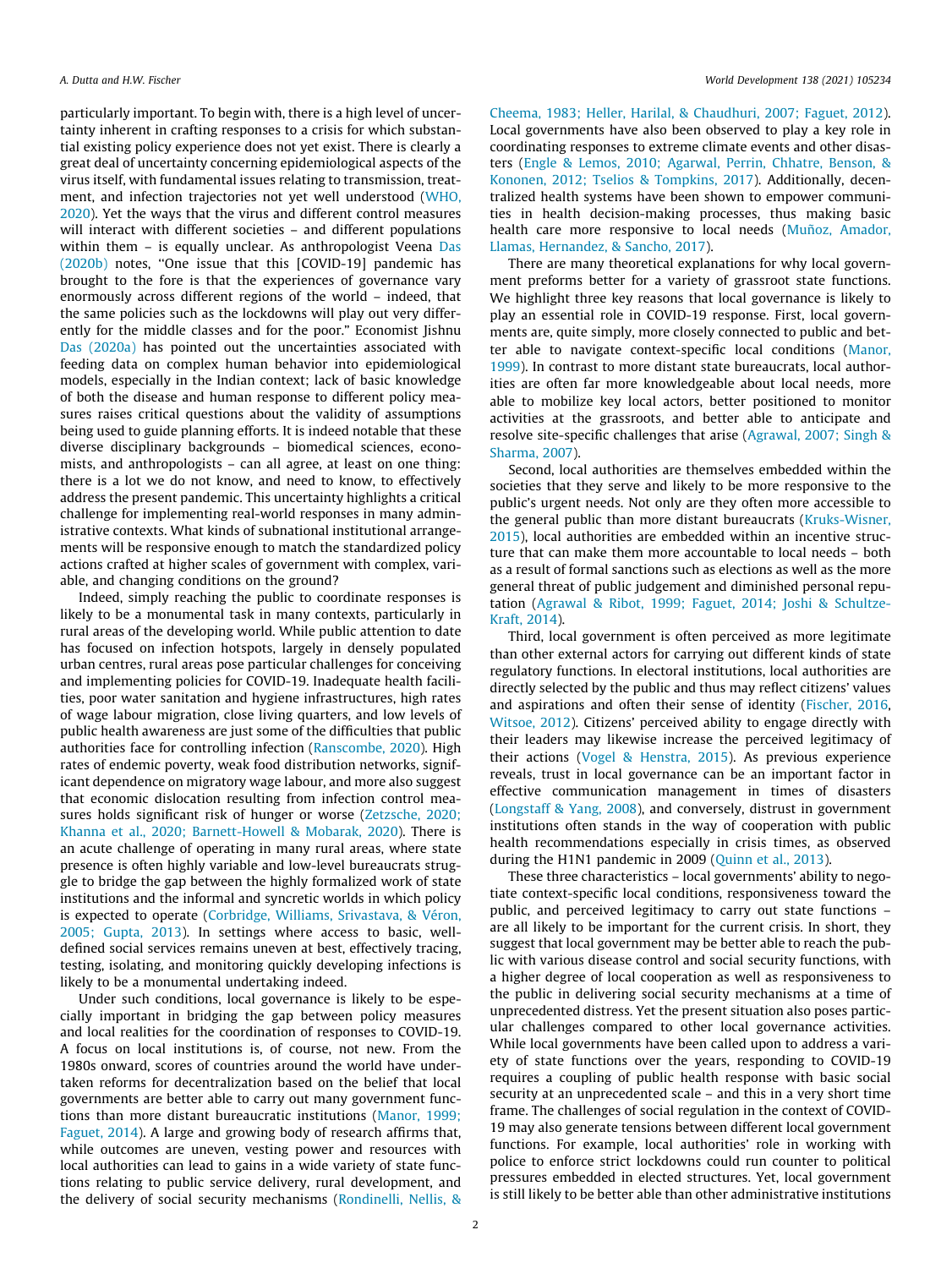to navigate such contradictory pressures inherent in a necessarily complex and unprecedented response in the face of COVID-19.

Perhaps never have local governments had such great and immediate importance; and quite arguably, never have their core functions been so dramatically extended in such rapid speed. How local institutions take on these new roles is likely to have significant bearing on the long-term trajectory of COVID-19 response, with implications on disease control and infection rate, as well as the success of public support to protect basic welfare at a time of severe social and economic dislocation.

It is for this reason that the present paper examines how locallevel institutions are being operationalized in the present moment. While it is far too early to know how the situation will play out from our vantage point of the early days of COVID-19 in South Asia, our paper provides a record of how low level authorities are responding to the present challenge, which may serve as a foundation for future studies into how local governance conditions shape long-term trajectories of infection response and recovery in the years to come.

### 1.1. Methods

India imposed a nationwide lockdown, considered one of the strictest in the world, on 24th March 2020. Initial news reports revealed unprecedented social and economic disruption, on a scale not seen since the beginning of the post-colonial era. With millions of migrants returning home from urban localities to rural areas, a sudden and drastic decline in off-farm employment opportunities, and widespread disruption of social services, the authors quickly mobilized to understand how the pandemic was being experienced at the local level – and the governance structures that were being called upon to manage this situation. Since we were unable to carry out our own field research, we reached out to a wide range of existing contacts across India in order to interview persons at the frontline of the implementation of pandemic control and response measures. Despite clear methodological limitations on who we could contact remotely and the information we were able to acquire, we felt that the emerging story was much too important to not be told, and that even imperfect information was better than none at all in the quickly developing pandemic situation.

Our sample is comprised of interviews with lower level bureaucrats, Panchayat<sup>1</sup> Presidents, Kudumbashree<sup>2</sup> leaders, and heads of villages in the states of Kerala, Rajasthan and Odisha.

We interviewed three respondents from each state, who were the individuals that we could get in touch with remotely, and amidst a great increase in administrative functions that left many key actors with limited spare time for conversations. Contacts with informants was made through our existing network in the three states and subsequent referrals to bureaucrats through these associations. The interviews were conducted remotely on the phone with additional follow up questions through whatsapp messages as needed. We approached the interviewees with open-ended questions which were organised around the following themes:

i) Details of formal responsibilities, duties, and modes of coordination between higher level and local-level governments. This entailed seeking information on what orders were issued by the state governments and the uptake by local govern-

ments, ways of co-ordination across line departments and understanding pandemic response across three main areas - public health, social security and law and order.

- ii) The operationalization of subnational and local institutions for pandemic response in practice. In order to understand the ways bureaucratic departments were engaging with local institutions, we enquired about processes of implementing orders on the ground, ways of monitoring by state governments, follow up mechanisms available to local governments, the availability of financial support to carry out key functions, and the role of various local institutions and civil society actors in managing different responses. We also asked questions on the tensions between the different levels of government in negotiating the new and unprecedented responses they were required to undertake.
- iii) Actions of local governments and their decision-making processes. We sought to better understand the level of local discretion in carrying out actions mandated at higher scales as well as the extent of local governments' compliance. We also tried to gather information related to local governments' ability to adapt responses – including existing policy support mechanisms such as India's employment guarantee schemes (The Mahatma Gandhi National Rural Employment Guarantee Act, MGNREGA), provisions for subsidized food (through the Public Distribution System), and other social security mechanisms (emergency cash transfers) to the fastevolving situation on the ground.
- iv) Finally, we focused on each interviewee's self-perceptions and reflections of the pandemic situation, especially challenges encountered, as well as perceived successes and scope for improvement.

These themes and questions were adapted to fit individual interviews within the scope of time available afforded by phone interviews with individuals facing immense pressures on their own time to manage emerging tasks. We recognized, also, that bureaucrats would be inclined to show their ''best face"; we have thus been careful not to assume responses are a fully accurate description, but a partial and suggestive account of some things happening on the ground. Still, one of the things that struck us throughout the course of interviews was just how much many bureaucrats wanted to talk about the situation that was clearly both extraordinarily stressful and personally frightening for many in charge. A few of the bureaucrats repeatedly asked us to not quote them when they felt they might have divulged sensitive information on the pandemic management situation, including personal accounts about being unhappy with the coordination between the state government and the district administration, the unavailability of budget to make cash transfers for the poor, and the potential risk of being exposed to the virus itself in line of duty, without the availability of personal protective equipment such as face masks. (We do not identify the specific districts in our sample to ensure anonymity of key bureaucrats interviewed in these districts.)

Based on our relatively small sample and the lack of detailed data on infection rates or socio-economic outcomes at the time of writing, we refrain from making both broad assessments of overall governance ''effectiveness" based on such accounts. To the extent possible, we tried to corroborate our interview findings from bureaucrats through informal interviews over Whatsapp calls and messages with a handful of additional civil society actors within our personal networks (three in each state); these actors came from a diverse mix of backgrounds including actors employed in NGOs, social science researchers, and journalists. Throughout this period, we were also in close contact with local government and bureaucrats in other Indian states not including

 $1$  Panchayat is the lowest system of rural local administrative government in India.  $2$  Set up in 1997, Kudumbashree is a women empowerment and poverty reduction program implemented by the State Poverty Eradication Mission (SPEM) of the Government of Kerala, India. It is aimed at stronger and institutionalized representation of women at the level of the local government. Its formation is linked to the devolution of powers to the PRIs in Kerala. It is architectured around a women community network at three levels, neighborhoods, areas and communities. Communities being the lowest level.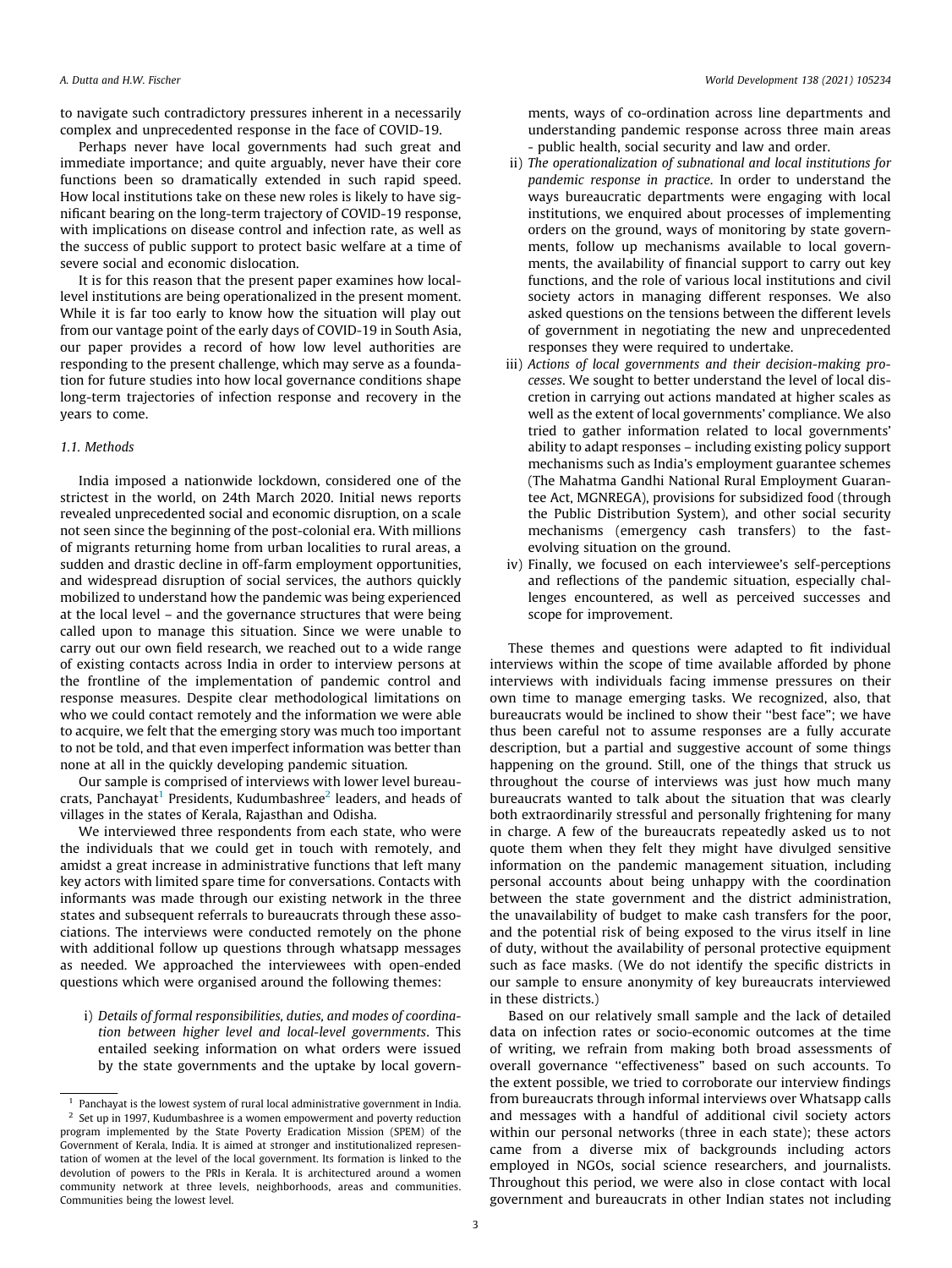in this paper, especially in Assam, Chhattisgarh and Himachal Pradesh where we have long-term research engagements, thus affording us a broader view of state responses in other parts of India.

The formal rank of our respondents and their roles and functions are summarised in Table 1.

We also examined parliamentary acts and government issued documents particularly directives and guidelines for COVID-19 management and social security policies. In total we reviewed over 30 documents related to COVID-19, consisting of acts, guidelines, press releases, orders and directives, Frequently Asked Questions (FAQs), manuals and advisories issued by the central, state and district governments in Hindi and English. We began with a thorough reading of the Disaster Management Act, 2005 and the Epidemic Diseases Act, 1897, under whose provisions the lockdown was imposed. During the early days of the lockdown, major notifications and guidelines relating to COVID-19 was primarily being issued by the Union Ministry of Home Affairs (MHA) and not the Ministry of Health and Family Welfare ([EPW, 2020](#page-9-0)). Since the language used was mostly related to ''law and order", we searched the MHA website using keywords such as ''lockdowns," ''curfews," "fines" and "surveillance." In addition, we carefully scoured the Government of India's websites of, the Ministry of Health and Family Affairs, Ministry of Panchayati Raj, Ministry of Labour and Employment and Ministry of Agriculture and Farmer's Welfare. We paid particular attention to the sections titled ''Novel Corona Virus", ''resources", ''documents" and ''circular/guidelines" to extract relevant documents specific to COVID-19, with information on lockdown measures, travel restrictions, manuals for frontline health care workers, movement of migrants, order for panchayats, guidelines for the MGNREGA, Public Distribution System (PDS) and other social security schemes. Additionally, we accessed similar COVID-19 containment and social protection related documents issued by the state government departments of health, rural development, labour and education of Kerala, Rajasthan and Odisha on the respective state government websites. Our respondents also shared with us letters and guidelines issued by the District Magistrate's (DM) office in their respective areas.

Finally, we closely followed developments through media reports, webinars on local governance organised by research institutes in India, blogs by NGOs and other civil society organisations on rural distress and the role of panchayats and local governance across India which further helped corroborate data gathered through interviews. Sources include national news media like the Hindu, the Indian Express, BBC news India and the Telegraph as well as online social media blogs and articles like the Wire, the Scroll, the Quint and Firstpost. We found both PARI's (People's Archives of Rural India<sup>3</sup>) web resource comprising on-the-ground reportage on COVID-19 and Society for Social and Economic Research's (SSER $4$ ) village-wise reports from across Indian states extremely useful. All of these sources helped to complement our primary data, providing at least some means to triangulate our findings and contextualize them within broader processes happening across India during the period of our research.

### 2. National and sub-national responses to COVID-19 in India

### 2.1. Lockdown and the role of the District Magistrate (DM)

The Indian government's decision to impose a 21-day lockdown, on the 24th of March, 2020, came after being urged by the World Health Organization (WHO) to take aggressive action to

### Table 1

| Official Rank/Position of interviewees and their functions and roles. |  |  |
|-----------------------------------------------------------------------|--|--|
|-----------------------------------------------------------------------|--|--|

| Rank of the Respondent                                                                                  | <b>Functions and Roles</b>                                                                                                                                                                                                                                                                                                                                          |
|---------------------------------------------------------------------------------------------------------|---------------------------------------------------------------------------------------------------------------------------------------------------------------------------------------------------------------------------------------------------------------------------------------------------------------------------------------------------------------------|
| 1. Additional District Magistrate<br>(ADM)                                                              | Is second in command in the district<br>and assists the District Magistrate/<br>Deputy Commissioner/District<br>Collector (DM/DC, henceforth DM). In<br>charge of revenue administration and<br>mainly deals with civil supplies, land<br>matters and disaster management.<br>Are appointed through the Indian<br>National or State Civil Services<br>Examinations. |
| 2. Tehsildar                                                                                            | Junior to ADM, responsible for<br>collection of land revenue and also<br>delivery of relief in times of disasters.<br>Are appointed through State Civil<br>Services Examinations                                                                                                                                                                                    |
| 3. Sub-Divisional Magistrate (SDM)                                                                      | A district is usually divided into sub-<br>divisions, with an SDM with<br>responsibilities related to land<br>revenue, magisterial (e.g. enquiries<br>into unnatural and custodial deaths)<br>and disaster management (related to<br>relief and rehabilitation operations).<br>Appointed through State Civil Service<br>Examinations.                               |
| 4. Head of Village (locally known as<br>Sarpanch or Pradhan). In Kerala<br>known as Panchayat President | The Panchayat is chaired by the<br>Sarpanch, who is an elected<br>representative in charge of overall<br>development of the village and<br>coordination with district<br>administration                                                                                                                                                                             |
| 5. Kudumbashree Leader and<br>Mentor                                                                    | Resource person in charge of all<br>districts in Kerala, responsible for<br>training and project implementation<br>related to women empowerment.                                                                                                                                                                                                                    |

Civil Servants in India refer to career bureaucrats who are appointed as part of the executive branch of the government. They are selected through Civil Services Examinations, a nationwide competitive exam.

contain the spread of COVID-19 [\(Lancet, 2020\)](#page-10-0). The lockdown was imposed with a four hours' notice and went into effect from the midnight of the 24th of March. These sudden and drastic measures came at great shock to citizens across the country, however we learned through interviews that some administrators had prior notification that the lockdown would be imposed.

As in other parts of the world, social distancing along with restrictive mass limitations on movement is being used as the most widely adopted strategy for mitigating the spread of infection. The nation-wide lockdown was imposed through the Disaster Management Act of  $2005$ <sup>5</sup> under which the pandemic was declared as a notified disaster. This is important from the point of view of governance as the process of disaster management in India extends from the national to local level, with interactions among multiple institutions and actors, since the act also lays out a legal foundation for district and local-level planning. India has a tiered public administration structure comprising central and state governments. The state is further divided into districts which are the nodal units for administration.

The district administration is headed by a District Magistrate (DM), whose office combines the dual functions of maintenance of law and order and development. At the national level, the National Disaster Management Authority (NDMA) is the apex body for coordinating and implementing preparedness and response activities. This is followed by the State Disaster Management Authority (SDMA) and, finally, the District Disaster Management Authority (DDMA) which is headed by the DM who plays the role

4

<sup>&</sup>lt;sup>3</sup> See [https://ruralindiaonline.org/articles/covering-the-human-cost-of-covid-19/.](https://ruralindiaonline.org/articles/covering-the-human-cost-of-covid-19/)

<sup>4</sup> See village wise reports : [https://www.networkideas.org/featured-themes/2020/](https://www.networkideas.org/featured-themes/2020/04/indias-villages-during-the-covid-19-pandemic-2/) [04/indias-villages-during-the-covid-19-pandemic-2/](https://www.networkideas.org/featured-themes/2020/04/indias-villages-during-the-covid-19-pandemic-2/). 5 See Disaster Management Act 2005, <https://ndma.gov.in/en/disaster.html>.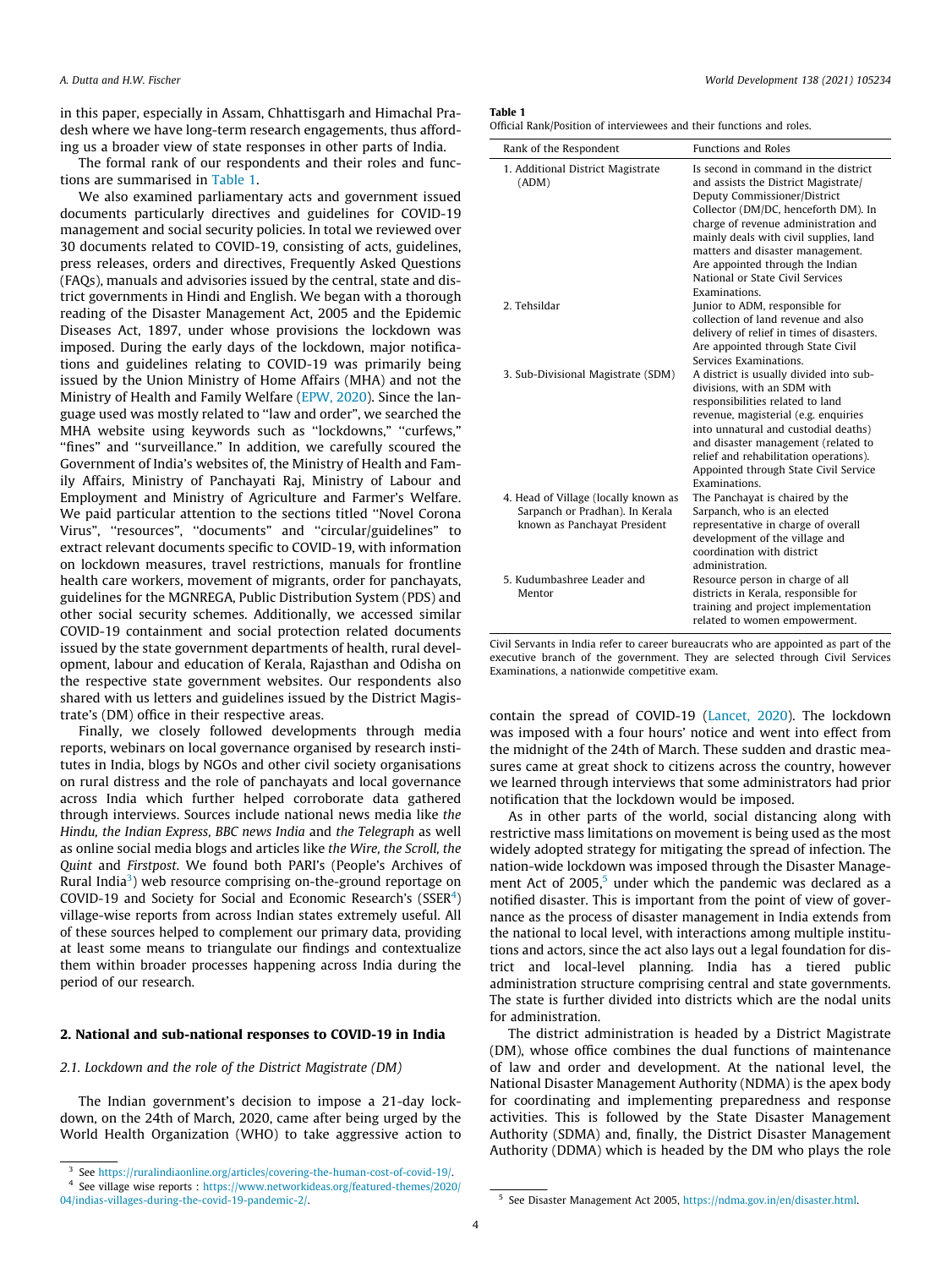<span id="page-4-0"></span>of directing, supervising and monitoring relief measures for disaster prevention and response. In rural areas, most responsibility for local action rests with local elected governments, known as Panchayati Raj Institutions (PRIs). In the context of COVID-19 and in accordance with the NDMA guidelines, in practice this has meant that the center and the state governments formulate policies regarding disease control and expansion of existing social protection mechanisms and that these guidelines are then sent to the district administration with the DM in charge. The DM's office issues instructions to the various line departments in the district which includes the Panchayats. The Panchayats implement instructions on the ground, issued by the DM and in close coordination with the other line departments like health, education, public works and police.

### 2.2. Panchayati Raj Institutions

Panchayati Raj Institutions (PRI) are the lowest level of government in India. They are a three-tiered system of elected institutions at several lower administrative scales enshrined into law under the 73rd constitutional amendment (1992). The most local of these institutions – known as the gram panchayat (henceforth simply panchayat) – is located roughly at the village level. It is, in short, the governmental body that most rural citizens in India interact with most closely in their everyday lives.

Under the 73rd constitutional amendment, the panchayat bears responsibility for a variety of functions relating to rural development, the delivery of social services, natural resource management, and other administrative functions. Significantly, panchayats have elections every five years monitored by the state electoral commission and a system of reservations that 'reserve' at least 1/3 elected seats for women on a rotational basis, with similar reservations for scheduled (i.e. low) castes and scheduled tribes (indigenous ethnic groups) in proportion to their population. A growing array of social programs and development activities placed under the control of panchayats has made them an increasing center of local political power in many localities ([Kruks-Wisner, 2015; Fischer & Ali, 2019\)](#page-10-0).

However, the 73rd amendment left significant discretion to India's states for its implementation, leading to very different characters of local governance across the country—variation which has been the topic of significant and ongoing analysis (e.g. [Singh &](#page-10-0) [Sharma, 2007; Manor, 2010; Maiorano, Das, & Masiero, 2018\)](#page-10-0).

There is reason to believe that these variations will also shape COVID-19 response. We have selected our study sites to encompasses some of the wide variation of contexts across India. Rajasthan and Odisha are somewhat poorer states, and despite social movements to promote more responsive governance – including activism leading up to India's Right to Information (RTI) Act (2005) – that emerged from Rajasthan, both states have had variable success in improving the overall quality of governance as well as uneven development achievements overall ([Drèze & Sen,](#page-9-0) [2013\)](#page-9-0). Kerala in contrast is relatively prosperous, with a very robust civil society and a history of vibrant electoral competition at the state level. It is generally celebrated for its significant social development achievements, which are at or near the top of India's states in areas such as literacy, health, and nutrition ([Heller, 2000\)](#page-10-0). Importantly, it also has a history of very strong state support for panchayats, especially through the state's ''People's Campaign for Decentralized Planning", which has been described as ''the most ambitious effort to build local institutions of participatory democratic governance ever undertaken in the subcontinent" ([Heller](#page-10-0) [et al., 2007\)](#page-10-0). Finally, the state's heralded Kudumbashree program, a women-focused anti-poverty program, has given women a particularly strong and institutionalized presence in local government across the state ([Williams & Gurtoo, 2011](#page-10-0)).

Kerala and Odisha have also had experience in dealing with health and natural disasters. For example, Kerala has dealt with two disasters in quick succession in 2018, the spread of the Nipah virus and the Kerala floods. Several of the processes and methodologies used by Kerala in the current pandemic were developed from those experiences. Although the responsible department for flood relief is the state's revenue department, in the 2018 floods the Panchayats, through their volunteer networks and in coordination with Kudambashree, worked towards provision of relief and first aid ([Roy & Dave, 2020\)](#page-10-0). Odisha's exposure to previous events of natural disasters have led to the repurposing of crisis prevention measures which were already in place ([Lancet, 2020](#page-10-0)).

### 2.3. Policy action for COVID-19

The COVID-19 crisis has led the District Magistrate (DM) to play a key role in both disease control and social protection in close coordination with panchayats. Specifically, based on the NDMA guidelines, district administrations across India have constituted district-level ''task forces" to coordinate administration and containment efforts through the lockdown period. An additional DM<sup>6</sup> of Rajasthan told us that in his district task forces were organized through the formation of small teams under the authority of the DM. Each team comprises officials from several line departments responsible for infrastructure and utilities like water supply, roads, drainage, health, power, land revenue and telecommunications. The task forces are in charge of situation monitoring, executing state directives, and coordinating efforts with state-level authorities and the panchayats.

Policy response to COVID-19 have focused on a combination of disease control and social securitymeasures. Disease control is being implemented through physical distancing, distribution of soaps and sanitizers, ensuring hygiene and spread of information, along with health surveillance comprising of track, trace, test and isolate ([Calvo, Deterding, & Ryan, 2020](#page-9-0)). A variety of social security measures are being implemented through social protection schemes, especially building on, the existing Public Distribution System (PDS) of highly subsidized food grains from the government, through direct cash transfers to bank accounts of farmers implemented under the PM-Kisan scheme. Cash transfers schemes are also specifically targetted towards widowed women, elderly and single women households (via the Jan Dhan Yojana). Additionally, wage labour is being provided under the Mahatma Gandhi National Rural Employment Guarantee Act (MGNREGA), and provision of subsidized cooking gas has been made through the Ujjwala<sup>7</sup> scheme, and finally, cooked food is being supplied through community run kitchens.

India's lockdown has caused great disruptions of lives across the country, perhaps especially among the rural poor. With a warning of its imminent implementation of just four hours, it caused an immediate mass exodus of migrant workers back to their villages due to closure of all economic activities in urban areas. This caused two immediate problems for local authorities: (1) mitigating the spread of infection from urban centers to rural areas and (2) helping to deal with widespread economic fallout from loss of cash income and consequent food insecurity for a large proportion of the population that already lives close to the margin to begin with.

Consequently, district authorities have issued guidelines to panchayats to undertake a wide variety of functions, as summarized in the [Table 2](#page-5-0). Importantly, instructions issued by the DM

 $^{\rm 6}$  The Additional District Magistrate in a district is the direct sub-ordinate officer to the District Magistrate.

<sup>7</sup> The ''Pradhan Mantri Ujjwala Yojana"(PMUY) is a social protection scheme launched by the government of India in 2016–2017, for providing clean cooking fuel solution through home Liquid Petroleum Gas (LPG) connections to 50 million women who belong to families that live below the poverty line.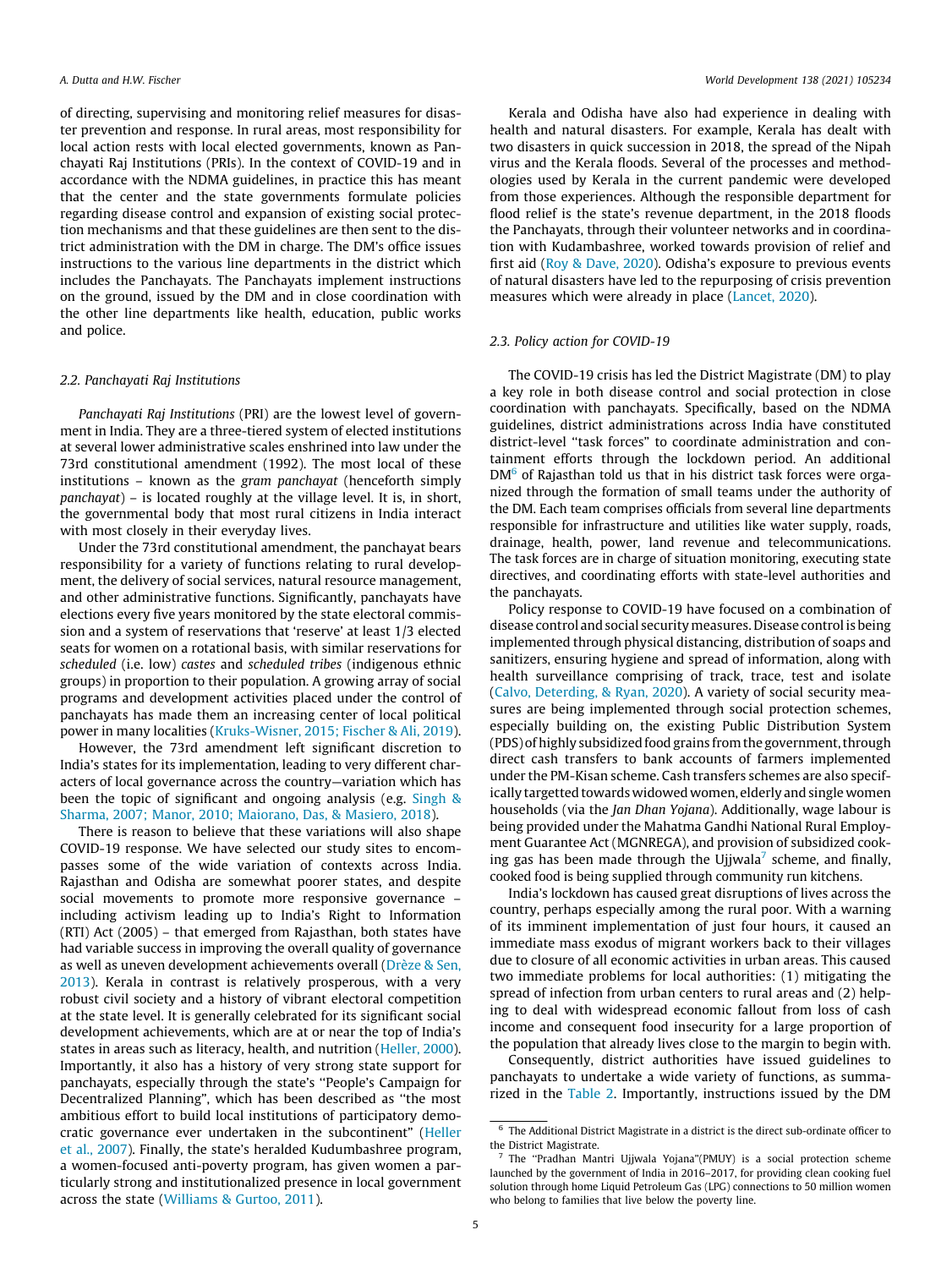<span id="page-5-0"></span>in order to implement policies related to disease control and social protection are ultimately based upon those made at the national and state levels by the departments of health, education, labour and rural development. Some of the functions like sanitizing and disinfecting of villages, ensuring protection of grassroots health workers and utilization of national government grants to the panchayats for COVID relief are issued in the form of advisories to the panchayat by the Ministry of Pancahyati Raj. Differences in recommendations between states as well as variations in local government capacity has resulted in different responses and activities undertaken by panchayats across the country.

The following sections further explore how local institutions have been operationalized to fulfill these activities as well as their implications – both for the structure and functions of panchayats in India as well as for the COVID-19 response and recovery.

### 3. The local governance of COVID-19

### 3.1. Urgent mobilization for COVID-19

In the initial days of the lockdown, there was an urgent need to control the pandemic while also ensuring basic welfare and food security for citizens. Under NDMA, the central government issued guidelines to the states and district administrations for concrete actions to be undertaken by panchayats and other local actors, such as health care and community workers. Of paramount urgency was to control the spread of infection from returning migrant laborers.

To do so, panchayats were instructed to work together with frontline health workers like the Accredited Social Health Activist (ASHA), Auxiliary Nurse Midwives (ANM), women SHGs, local community members like teachers, and others. This was done through the formation of a committee at the panchayat or village level known as control rooms (in Rajasthan), rapid response teams (in Odisha) and Panchayat Jagruta Sammittee (in Kerala).<sup>8</sup> Named differently across Indian states, the committees perform similar functions (see Tables 2 and 3).

The frontline functionaries on disease control are the ASHA and ANM workers. These workers are appointed by the Indian government's Ministry of Health and Family Welfare and selected by the Gram Panchayat and their function is to work with the Village Health & Sanitation Committee of the Gram Panchayat to develop a comprehensive village health plan.

These workers provide information and create awareness in the community about nutrition, basic sanitation and hygienic practices, existing health services and the need for timely utilization of health and family welfare services while also facilitating access to health care institutions by assisting with institutional births, conducting immunization programs, and distributing contraceptives. In this way, they act as a bridge between marginalized communities and health care systems. Existing work on the management of previous communicable disease outbreaks indicate that frontline health worker's embeddedness in the rural community can support the health system in generating awareness, implementing prevention strategies, promoting culturally and epidemiologically protective practices, and supporting with contact tracing and isolation of potential cases – a strategy that was extensively used to control the spread of the Ebola virus disease (EVD) in West Africa [\(Perry et al., 2016](#page-10-0)). In India, ASHA workers have fulfilled this role by being assigned by the state governments with, (a) undertaking information, education, and communication (IEC) efforts at the community-level, and (b) identifying and referring

### <sup>8</sup> Note: this is not an exhaustive list by what names these committees are known across the different Indian states.

 Mobilize volunteers for preparation and distribution of food to

quarantine centers.

#### Table 2

A variety of activities of local institutions in responding to COVID-19.

| Related to disease Control                                                                                                                                                                                                                                                                                                                                                                                                                                                                                 | Social Security                                                                                                                                                                                                                                                                                                                                                                                                                                               |
|------------------------------------------------------------------------------------------------------------------------------------------------------------------------------------------------------------------------------------------------------------------------------------------------------------------------------------------------------------------------------------------------------------------------------------------------------------------------------------------------------------|---------------------------------------------------------------------------------------------------------------------------------------------------------------------------------------------------------------------------------------------------------------------------------------------------------------------------------------------------------------------------------------------------------------------------------------------------------------|
| • Public awareness: Spread aware-<br>ness through loudspeakers, dis-<br>tribution of<br>posters<br>and<br>pamphlets, village meetings, cre-<br>ation of WhatsApp groups.<br>• Set up and run village level quar-<br>antine centers.<br>• Register incoming migrant work-<br>ers from cities and facilitate com-<br>pulsory quarantine.<br>• Disinfection and sanitization of<br>villages and areas around quaran-<br>tine centers.<br>• Ensure maintenance of physical<br>(social) distancing rules in the | • Food support through the Public<br>Distribution System (PDS).<br>• Income support under India's<br>Guarantee<br>Labor<br>Act<br>(MGNREGA).<br>• Run community kitchens and<br>make homemade masks through<br>mobilization of women Self Help<br>Groups (SHGs).<br>• Ensure market linkages for pro-<br>curement and sale of farm<br>produce.<br>• Assure continuance of agricul-<br>tural and allied services through<br>agricultural inputs, seed and fer- |
| village                                                                                                                                                                                                                                                                                                                                                                                                                                                                                                    | tilizer distribution                                                                                                                                                                                                                                                                                                                                                                                                                                          |

- village. Distribution of masks and hand
- sanitizer (if and when available). Monitor symptoms at household
- level as well as in quarantine centers.
- Monitoring of health in villages.

• Referral to district administration of those showing symptoms. A self-help group (SHG) is a financial intermediary committee usually composed of 10–20 local women belonging to a similar socio-economic background. These groups in the context of South Asia have emerged as a mechanism for delivery of

microfinance services to the poor while also fostering financial independence for

#### Table 3

rural women.

Variety of activities carried out by frontline health workers in rural areas.

| Key Responsibilities                                                                                                                                                                                                                                             | Information and<br>Awareness                                                                                                                                                                                                                                                                                                                    | Self-Protection                                                                                                                                                                                                                                             |
|------------------------------------------------------------------------------------------------------------------------------------------------------------------------------------------------------------------------------------------------------------------|-------------------------------------------------------------------------------------------------------------------------------------------------------------------------------------------------------------------------------------------------------------------------------------------------------------------------------------------------|-------------------------------------------------------------------------------------------------------------------------------------------------------------------------------------------------------------------------------------------------------------|
| $\bullet$ Prevent.<br>Control<br>and monitor the<br>spread of infection<br>in the community.<br>• Ensure early detec-<br>tion and referrals<br>through Panchayat<br>level committee.<br>• Pay special atten-<br>tion to pregnant<br>and the<br>women<br>elderly. | • Spread information<br>symptoms<br>of<br>on<br>COVID-19 and<br>its<br>spread, and explain<br>physical distancing<br>rules.<br>• Maintain and record<br>histories of<br>travel<br>those coming from<br>outside the village.<br>• Monitor those in iso-<br>and<br>lation<br>home<br>quarantine (both at<br>home and in desig-<br>nated centers). | • Monitor<br>them-<br>their<br>selves and<br>for<br>colleagues<br>symptoms.<br>$\bullet$ Maintain<br>hygiene<br>and distance proto-<br>cols while making<br>door to door visits.<br>local<br>$\bullet$ Report<br>to<br>health centers if<br>symptoms occur. |

potential COVID-19 cases. In practice, this is being realized through frequent door to door visits and close monitoring of those with travel histories. The roles and responsibilities of frontline health workers on disease control and prevention is summarized in Table 3. This is based on an advisory document issued by the Min-istry of Health and Family Welfare (see [Fig. 1\)](#page-6-0). $9$ 

In some states including in Rajasthan, Odisha and Kerala, the Panchayats have been directed by the DMs and have also been issued an advisory by the Ministry of Panchayati Raj to receive migrants at bus and train stations near the villages and ensure their transportation to village quarantine centers. Some Panchayats have been specially allocated vehicles for this purpose as was mentioned by a district level bureaucrat we interviewed. The Panchayats are also responsible for registering their details, tracing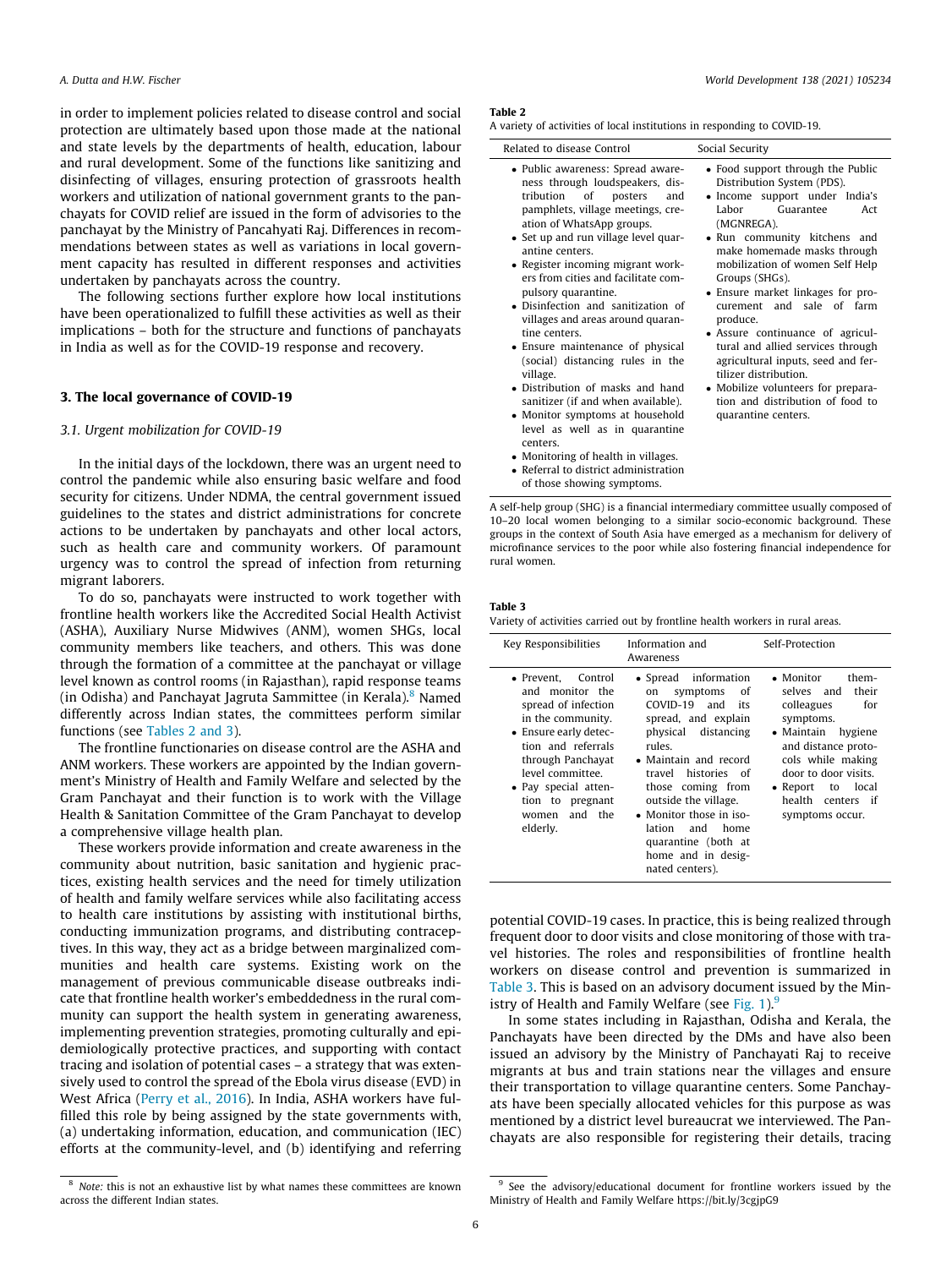<span id="page-6-0"></span>

Fig. 1. Part of a poster issued by the Ministry of Health and family Welfare as education material to grassroots frontline healthcare workers (for full poster see footnote [6\)](#page-4-0).

travel histories and contacts of those exhibiting symptoms, and also imposing fines or lodging complaints to the police against those violating quarantine rules. Web portals, $10$  WhatsApp groups and Google spreadsheets are some of the technologies that are being used by local administration and panchayat bodies to carry out these tasks. As our respondents from all three states said, panchayat-level Whatsapp groups have been created, which are being used by panchayat level committees to interact with the community, and to spread awareness related to disease control as well as existing welfare measures. These groups are also used by various line departments for inter and intra department coordination and sharing of updates. In Kerala, both the Panchayats and Kudumbashree are using google spreadsheets to share daily updates with the DM.

Besides disease control the panchayats are also responsible for implementing social security measures declared by the state. The Additional District Magistrate for one of the districts in Rajasthan recounted to us that the district administration worked with panchayats to undertake household surveys in villages to identify households and individuals in need of social and economic support who are not registered into existing government schemes. This was followed by either direct cash transfers to banks (for those with bank accounts) and door to door cash disbursement by panchayats. He added that, ''we were not expecting this level of efficiency from the panchayats." In Odisha, a district level bureaucrat told us that initially bank transfers led to people going to banks to check if they had received payment in their accounts which violated physical distancing guidelines. An alternative strategy was developed with the coordination of the panchayats. Village level teams were formed with participation from members of the panchayat, ASHA workers and youth leaders who then undertook door to door cash delivery.

Panchayats are also in charge of distributing cooked food to quarantine centers and households without income through community run kitchens. Since agriculture has been recognized as an essential service by the national government, the DM has also issued instructions to Panchayats for overlooking allocation of

<sup>10</sup> The Ministry of Panchayati Raj in April 2020 launched an e portal called the e Gram Swaraj. The portal is intended to digitalize the everyday functions of gram panchayats and also aid in preparing and sharing village development plans. This could also be used in times of Covid to share village level updates.

work through the MGNREGA, providing access to agricultural inputs for farmers and also working with district administration to ensure linkages to storage facilities for crops and transportation for distribution. The range of functions being given to panchayats is impressive, however it is important to note that India's existing experience with decentralization suggests that the extent to which they are able to follow through with these tasks is likely to vary significantly in different parts of the country.

Together, these tasks – and in particular monitoring the public to halt the spread of the virus -- represent a great increase in state directives being coordinated at local and district levels. Many actors in charge of these efforts did not feel prepared to assume these tasks. As a local bureaucrat (tehsildar $11$ ) from Odisha described, ''all of a sudden the government asked us to initiate cash transfers and also distribute food and cash...we did not have hard cash initially and banks were also not operating at full capacity due to the lockdown. We also had to figure out which local institutional machineries and actors we shall use and how, in order for benefits to reach the maximum number of people. It took us about ten days just to figure out the logistics."

Underscoring the perception of urgency in response to the current situation, war metaphors have become common. ''At the state level we have a war room with senior bureaucrats in charge and responsible for coordinating COVID-19 response in the state", recounted the Additional Magistrate of a district in Rajasthan. The bureaucrat from Odisha noted that ''the government machinery is working 24\*7, with military like discipline." The Kudambashree leader mentioned how they are using a 'volunteer army' of 50,000 across panchayats in Kerala to respond to the COVID-19 crisis.

Yet, while coping with the sudden great expansion of new responsibilities, other more routine activities have been overshadowed such as health treatment of chronic diseases like tuberculosis and routine immunization programs. The village head in Rajasthan and tehsildar in Odisha recounted that almost all development projects under India's employment guarantee scheme (MGNREGA) had temporarily stopped, while agriculture suffered since this is the harvest season and lockdown has led to breaks in agricultural

 $^{11}\,$  A tehsildar also known as an executive magistrate is a tax officer with the district revenue department in India, Pakistan and Bangladesh.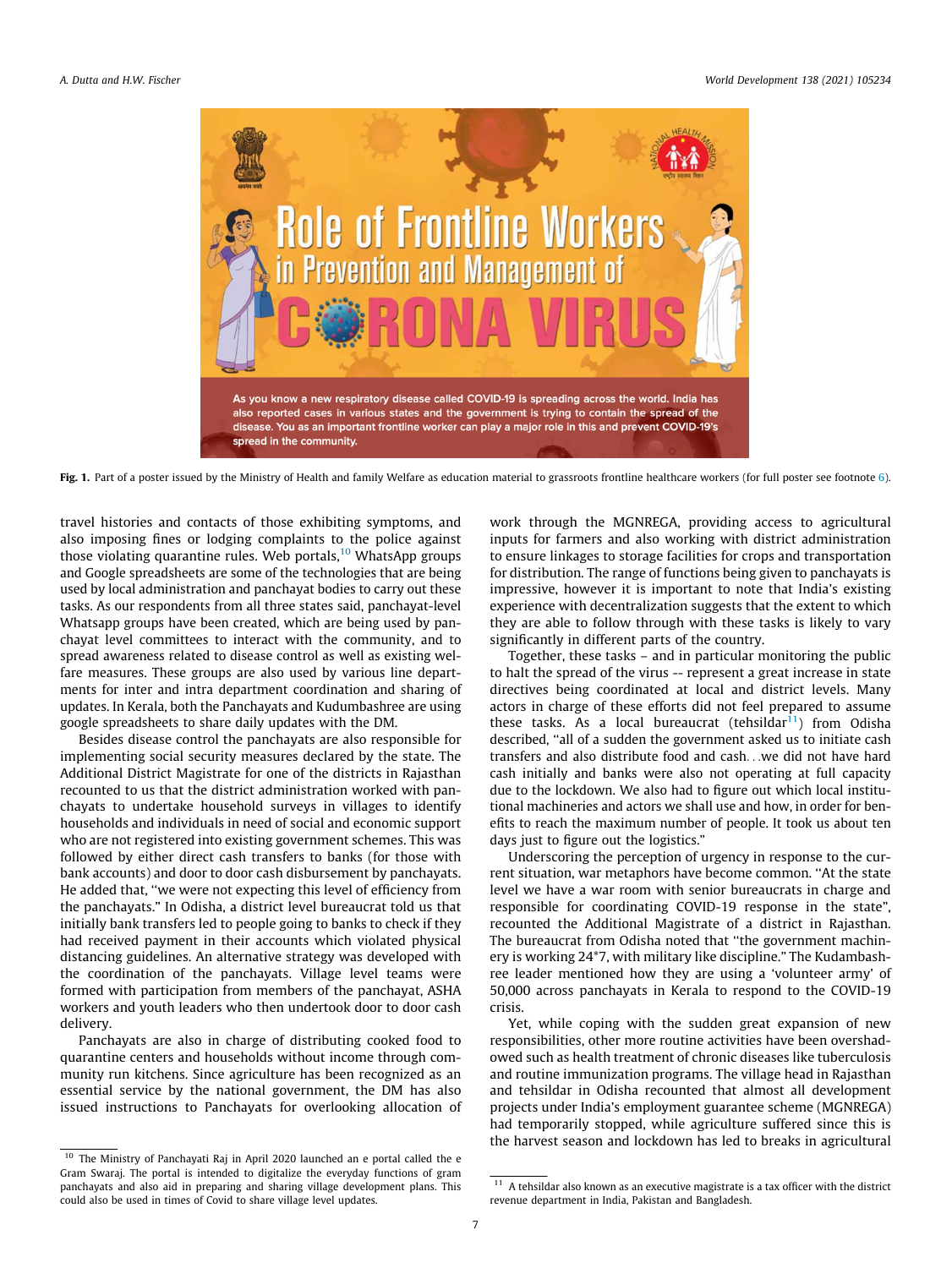supply chains. Other village development works also had to be discontinued. The village head summed it up by saying, ''all development have come to a standstill".

### 3.2. Cross-sectoral & multi-scalar integration

The central government's response to the COVID-19 crisis, through the NDMA, redefined existing institutional roles with a multipronged approach that has led to an integration of several institutional actors across state, district and local administrations. We already mentioned the key role that is being played by the DMs who have been put in a position to make key binding decisions in operationalizing state guidelines. Table 4 highlights the functions of district level task forces set up in Odisha, Rajasthan and Kerala.

The DM is in a position to issue orders to several line departments and local level institutions, and to make decisions regarding sealing of district borders and to restrict movement within the districts, which the DM achieves through regular patrols by lower level bureaucrats. As the Additional DM from Rajasthan recounted to us, that district administration had never faced a situation so big and it has led to the entire district level machinery to work on one platform as well as with districts in other states for inter-state movement of migrants. He also added that the success or failure in implementation depended solely on the discretion and vision of the DM, given their powers under the NDMA. At the same time, DM's have faced new institutional imperatives for their actions, described as forms of 'deterrence' that, according to the Additional DM of Rajasthan, worked as a 'pushing force'. This included suspension from their job if bureaucrats were not able to maintain lockdown regulations in their areas of jurisdiction. There have also been strict monitoring mechanisms imposed by DMs; in Odisha the bureaucrats we interviewed said they were required to report at least twice daily to the DM.

At the level of the panchayats, Panchayat level committees have been constituted. In both Rajasthan and Odisha, these have been constituted at the village level, known as control rooms and rapid response forces (RRF), respectively. In Kerala, the Panchayats have more autonomy in both formulating and implementing responses related to COVID-19. In Rajasthan and Odisha, the core members include elected members of the panchayat, head of the village, schoolteachers, heads of Self-Help Groups (SHGs), ASHA and ANM workers. They are responsible for coordinating activities on the ground as well as reporting to the district administration of any emerging issues. The core members, who also belong to various departments like Panchayat, health and education then mobilize other members from these institutions along with the public more generally as well as, at times, civic associations such as youth, women, and farmers groups. This has led to both leveraging and convergence of panchayats working together with local health, education and sanitation departments. In other words, the 'panchayat committees' link the elected authority of panchayats with other kinds of skilled individuals within the state as a linchpin to coordinate local responses.

In Kerala the Panchayats are in charge of forming and running Panchayat Jagruta Samittees or a committee headed by the president of the panchayat with members from Kudumbashree, school-teachers, ASHA and ANM workers. The committee then mobilizes a network of volunteers to work in the quarantine facilities, conduct door to door surveys, maintain lists of migrants and runs community kitchens. Villages have been divided into clusters with 25 households per cluster, with three volunteers in charge of a cluster.

A President of a Panchayat in Kerala described to us how their Panchayat works closely with the departments of health, education, and law and order. For example, if a person shows symptoms

## Table 4

|  | Activities of district level task forces in Odisha, Rajasthan and Kerala. |
|--|---------------------------------------------------------------------------|
|--|---------------------------------------------------------------------------|

| State     | <b>Task Force</b>                                                                                                              | Headed by                                                          | Function                                                                                                                                                                                                                    |
|-----------|--------------------------------------------------------------------------------------------------------------------------------|--------------------------------------------------------------------|-----------------------------------------------------------------------------------------------------------------------------------------------------------------------------------------------------------------------------|
| Odisha    | 1 District Level<br>Empowered<br>Committee<br>2. District Level<br>Emergency<br>Procurement<br>Committee                       | District<br>Magistrate<br>(DM)                                     | All decisions regarding<br>prevention,<br>containment and<br>mitigation of COVID-<br>19 and procurement<br>of both goods and<br>services                                                                                    |
| Rajasthan | 1. District "War<br>Rooms"                                                                                                     | DM and<br>Additional<br><b>DM</b>                                  | Grievance redressal.<br>maintenance of<br>essential services.<br>provision of social<br>welfare, coordination<br>with line departments<br>and local self-<br>government bodies,<br>overall monitoring<br>and implementation |
| Kerala    | 1.COVID-19 cell in all<br>line departments -<br>transport, health,<br>education, civil<br>supplies, water,<br>women and child. | Respective<br>department<br>heads and<br>reporting to<br><b>DM</b> | Ensure inter-<br>departmental<br>coordination.<br>awareness generation,<br>overall monitoring<br>and implementation<br>and maintenance of<br>law and order                                                                  |

of COVID-19, they report it to the volunteer in charge of the cluster, who then informs the ASHA worker and the ASHA worker reports to the Panchayat committee which then coordinates with the local health care center or the hospital. If a household or person is found to be violating lockdown rules, then they are first visited by ASHA workers who ask them to comply with the rules and if they violate again, then the Panchayat reports it to the local police department.

Parallel to the Panchayat, Kudumbashree has mobilized its large network of women SHGs and constituted what they call a ''volunteer army" in charge of registering and monitoring new entrants to the village (mostly returning migrants), running community kitchens, and making masks, all in close coordination with the Panchayat committee. These activities build on the panchayats and Kudumbashree's existing successes in keeping other levels of the government (the district and the state) in check by making sure that the benefits of government orders reach the public, especially in the rural areas ([Williams & Gurtoo, 2011; Roy & Dave, 2020](#page-10-0)).

### 3.3. Target driven and bureaucratized response

Despite these new collaborations, the Indian bureaucracy runs on issuing directives and notifications which is also how things have been set in motion in the current crisis mode. The district administration with the DM at the top issues orders percolating to the panchayats. This arrangement is sustained not just through perceived urgency; bureaucrats themselves could be penalized, issued notices, arrested and fined if they fail to effectively follow government issued implementation procedures for lockdown. The fright of punishment percolates down to the bureaucrats and officers working below the DM, who are also compulsorily required to report to the DM twice a day, as mentioned above.

There has been a proliferation of orders or government communications, notifications and guidelines aimed directly at citizens, as well as for internal communication to bureaucrats. These are also long and phrased in ways that are difficult for either panchayat leaders or many field-level officers to comprehend. The national and state governments had, until the 3rd of May, issued over 4000 government communications ranging from specifying what one could buy or sell, determining the number of people who could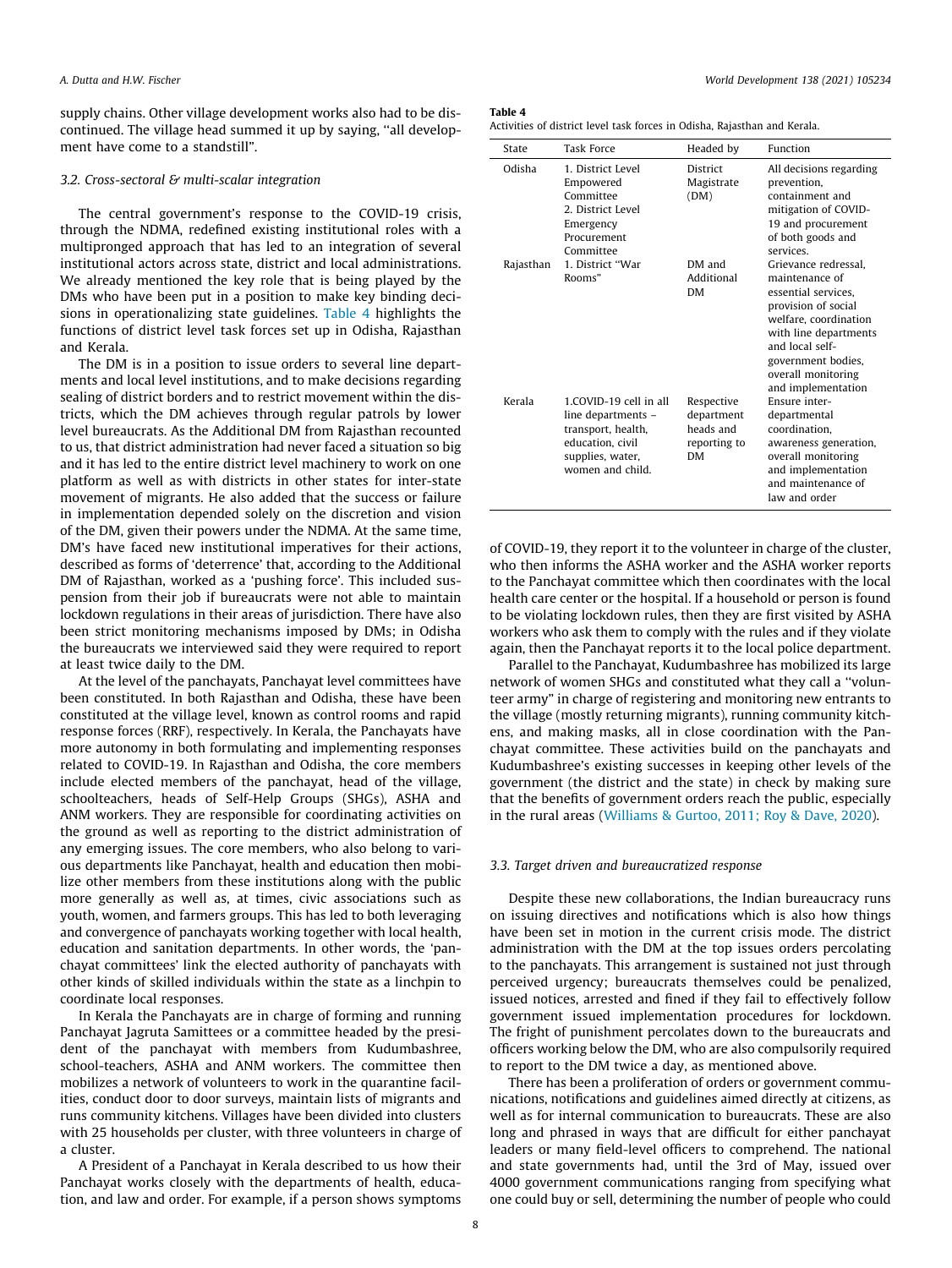attend a marriage or a funeral, or even whether one is allowed to leave the house to feed a stray dog. To give an example, the lockdown necessitated the closure of public spaces like village markets, places of worship and industries and enterprises, while ensuring that essential enterprises and services remain open. But what constituted essential was also revised over the course of the lockdown. While alcohol was considered a non-essential commodity initially, it was deemed essential for a few days in the states of Assam and Kerala, and then classified as unessential once again.

These standardized procedures often present their own complications. In our conversation with a village Sarpanch in Rajasthan, for example, we learned that although the village was allocated a budget to procure a certain number of masks by the district administration, the headmen would have to place a requisition with the district administration to procure these masks from the district headquarters; on its own the panchayat was not allowed to procure the masks. In Odisha, although the tehsildar we interviewed was legally permitted to impose fines on those violating lockdown, he would have to pass an ordinance in order to impose and collect these fines.

### 3.4. Social protection and control

The top-down nature of bureaucratic institutions notwithstanding, local governments have had a significant role in the current and fast evolving crisis. Panchayats are clearly doing more than just providing relief measures; they are leveraging their positions as an institution of local legitimacy with elected representatives to converge with other local institutions in addressing issues spanning from disease control, to monitoring of mobility, providing agricultural support, managing of quarantine centers and more.

Strikingly, our interviews showed a pervading sense of fear about the spread of the disease and increasingly so with the returning of migrants to villages. As a local bureaucrat in Odisha described to us, when the district administration ordered the panchayats to set up quarantine centers in villages for returning migrants, several villagers protested out of fear of infection spread and wanted to seal off entry to the village to prevent outsiders from entering. Only after elected panchayat members called meetings with the local community and explained the situation of the returning migrants and reassured them of safety measures that would be put in place at the quarantine facilities, were they given consent by the villagers. This illustrates not just how important inter-personal relationships in the community have been for making public health measures work, but also the very intimate ways in which local governments are often able to navigate social realities at a time of great fear and uncertainty.

Panchayats have also played a critical role of assessing needs for the delivery of relief measures which have been carried out by panchayat level committees. In Kerala, Rajasthan and Odisha, the panchayats helped identify individuals and households who were outside of government welfare schemes and in need of social support. In Kerala, the panchayat president described to us how households in the village who are facing financial distress have approached elected panchayat leaders directly, who could then identify sources of public funding or social support mechanisms to help the household.

At the same time, panchayats have been called upon to help implement various measures for social control which was done in close coordination with the police department. Across India, the police have had a central role in enforcing lockdown restrictions through activities ranging from asking violators to go home, using the threat of force to vacate public spaces, drawing lines to space people out in front of shops in markets, standing at the naka (barricade) to check cars at the state and even district borders, and arresting offenders. At times this has been accompanied by excessive force and even brutality such as beatings, as documented in the national media. Our interviews with village leaders across the states show that panchayats have the dual role of providing social security while implementing social regulations which sometimes put them in an awkward position, when police had to be called upon to report both violations of lockdown and/or isolation of suspected COVID-19 cases. Our interviews also show that in some villages police personnel also joined the local COVID-19 management committee in patrols to enforce lockdown.

### 3.5. Volunteerism and care

One of the most striking things that we found in course of our interviews was the extent to which the present moment has spurred people at the district and grassroots level into action, expressed through a sentiment of social responsibility to confront present challenges. We found most of the bureaucrats we spoke with to be genuinely concerned about their districts and the general wellbeing of people. Bureaucrats said to us that they themselves were scared due to the lack of protective gear and daily exposure in course of their duty, yet they still prioritized disease control. Village headman and Panchayat presidents also expressed a sense of fear and yet lauded the efforts of thousands of volunteers and grassroots health workers who went door to door.

This was particularly true in the case of the Kudambashree in Kerala, which has been explicitly recognized as a part of Kerala's response strategy. The Kudumbashree is a poverty eradication program modeled through formation of women Self Help Groups (SHGs). It is built on an extensive network with participation from nearly four million economically disadvantaged women who implement programs and projects aimed at livelihood security and wellbeing. One of the key themes in the development of Kudumbashree as an institution has been its convergence with Panchayats across the state for planning, implementation, and sharing of resources. In short, the Kudumbashree works together with the Panchayats and is not a subordinate to it, which has served as a key channel for many women to gain prominences in local governance activities throughout the state.

Across its statewide membership, the Kudumbashree comprises over 50,000 people. We interviewed a Kudumbashree leader named Lalitha, $12$  who explained to us, members' close relationship with those in home isolation and also in quarantine facilities. They make phone calls to individuals in quarantine to monitor their health status and follow up for seven days post quarantine period. She also noted that it was not difficult to find volunteers; indeed, people have been ready and willing to work without remuneration simply for the good of their communities. She explained how daily calls to check up on quarantined individuals often led to friendship. She told us, with laughter in her voice, that even after the completion of quarantine, ''They still call me and say, 'how are you doing Lalitha?' We have not heard from you in a while!"

Although the imagery of the state in India is often considered to be distant, apathetic and anonymous, our interviews indicate that the mobilization of volunteer groups, frequent home visits, close planning and monitoring with the community has been underscored by an ethics of care. These examples are perhaps one of the strongest reasons that local governance is needed at the moment: it provides an avenue to harness the interests and concern of committed individuals toward public needs. The Kerala case in particular highlights how sustained commitment toward supporting institutions can create a favorable relationship that is especially conducive to channeling these kinds of positive outcomes. Working through the Kudumbashree has, as an effect,

<sup>&</sup>lt;sup>12</sup> We use a pseudonym for reasons of confidentiality.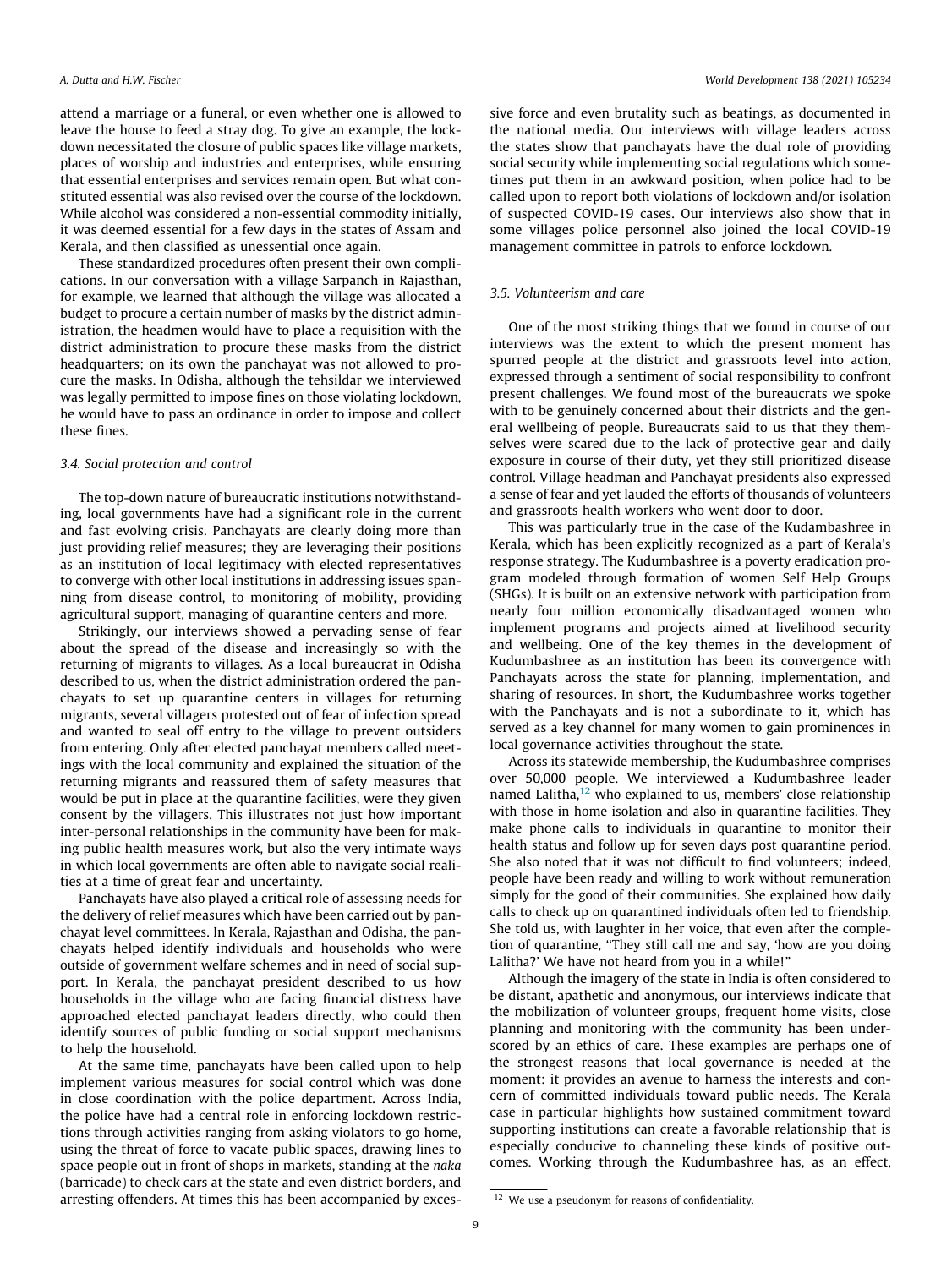<span id="page-9-0"></span>brought an intimate ethic of care channeled through interpersonal relationships into disease prevention and control.

### 4. Discussion

The aforementioned case material shows some of the ways in which responses to COVID-19 have been coordinated through a combination of low-level administrative authorities, elected village governments, and other state and civil society groups. In aggregate, these activities represent a mammoth undertaking that has, at least for the time being, not only greatly expanded the roles and functions of local governments but also led to new forms of institutional interaction with administrative authorities across scales. The evidence presented here has several key implications for understanding institutional dimensions of policy response efforts in the present moment.

To begin with, the material illustrates just how important local governance has been for carrying out response to COVID-19. While administrative authorities like the DM are ultimately in charge, they rely heavily on local level institutions for many different aspects of response. There are many actions that only local institutions have the knowledge, legitimacy, and coordinating capacity to do. Accordingly, disease response is not simply the straightforward application of predefined biomedical guidelines; the character of governance – the nature of institutions, their capacities, and legitimacy – shapes how state responses will unfold over the longterm. As we have argued, such factors deserve at least as much attention in the trajectory of COVID-19 as biology, demography, economy, or other factors in understanding the spread of virus and its impacts upon society.

Second, the effectiveness of local governments in carrying out responses to COVID-19 are rooted in broader histories of policy interventions. India's 73rd constitutional amendment and subsequent interventions that have expanded the roles and capacities of local governments have all provided an important foundation for the efforts observed above. In the case of Kerala in particular, robust, long-term support for local governments as a key arena for empowered local governance has made these institutions into a formidable force for confronting the present pandemic [\(Isaac &](#page-10-0) [Sadanandan, 2020\)](#page-10-0), exemplified by a strong degree of trust and collaboration between state actors and citizens present in our data. These histories of institutional support over the past two decades may be as important for COVID-19 responses as any of the policies quickly designed since the emergence of the virus.

Third, the experience of coordinating responses to COVID-19 shows how large shocks can serve as a key force to propel institutional change. This is particularly notable in contexts such as India, which has a notoriously inflexible bureaucratic machinery. In the present context, the urgent need for rapid responses in conjunction with central directives to coordinate actions through integrative governance arrangements have led to new kinds cross-sectoral and multi-scalar collaborations for the implementing of response actions down the village level. Such emergent forms of collaboration across established institutional divides seem likely to afford greater flexibility to negotiate actions on the ground. Whether and to what extent these novel forms of coordination may leave a lasting imprint on local institutional practice remains to be seen.

Our case material – drawn from three states representing a diversity of social, economic, and political contexts – shows just how central local government has been to the story of COVID-19 in India. As the local institutional foundation to carry out response measures, they are likely to play a critical role in confronting COVID-19 in many other parts of the world as well. The future, of course, remains highly uncertain. As disease trajectories and recovery continues to be analyzed for years to come, analysis of local institutions will be important not just for understanding why different kinds of policy responses were adopted, but also the mechanics through which they have been brought into being at the local level. The present case material provides some evidence of how local governments have been operationalized in the early days of COVID-19 in India, which can serve as a foundation for future studies of how local institutional dynamics, their histories, and the government policies they are called upon to carry out influence the long-term success of disease control and livelihood support as the pandemic proceeds.

### CRediT authorship contribution statement

Anwesha Dutta: Conceptualization, Methodology, Writing original draft, Writing - review & editing. Harry W. Fischer: Conceptualization, Methodology, Writing - original draft, Writing - review & editing.

## Declaration of Competing Interest

The authors declare that they have no known competing financial interests or personal relationships that could have appeared to influence the work reported in this paper.

### Acknowledgements

The authors are very grateful for the time of everyone who agreed to speak with us in course of the research, especially during the hectic and stressful initial lockdown phase. We thank two anonymous reviewers for their thoughtful input, which has greatly improved the final paper. This research was supported by the Swedish Research Council (Vetenskapsrådet) research project grant 2018-05875.

### References

- [Agrawal, A. \(2007\). Forests, governance, and sustainability: Common property](http://refhub.elsevier.com/S0305-750X(20)30361-2/h0005) theory and its contributions. [International Journal of the Commons, 1](http://refhub.elsevier.com/S0305-750X(20)30361-2/h0005)(1), [111–136](http://refhub.elsevier.com/S0305-750X(20)30361-2/h0005).
- [Agrawal, A., & Ribot, J. \(1999\). Accountability in decentralization: A framework with](http://refhub.elsevier.com/S0305-750X(20)30361-2/h0010) [South Asian and West African cases.](http://refhub.elsevier.com/S0305-750X(20)30361-2/h0010) The Journal of Developing Areas, 33, [473–502](http://refhub.elsevier.com/S0305-750X(20)30361-2/h0010).
- [Agarwal, A., Perrin, N., Chhatre, A., Benson, C. S., & Kononen, M. \(2012\). Climate](http://refhub.elsevier.com/S0305-750X(20)30361-2/h0020) [policy processes, local institutions, and adaptation actions: Mechanisms of](http://refhub.elsevier.com/S0305-750X(20)30361-2/h0020) translation and influence. [Wiley Interdisciplinary Reviews: Climate Change, 3](http://refhub.elsevier.com/S0305-750X(20)30361-2/h0020)(6), [565–579](http://refhub.elsevier.com/S0305-750X(20)30361-2/h0020).
- Barnett-Howell, Z., & Mobarak, A. M. (2020). The Benefits and costs of social distancing in rich and poor countries. arXiv preprint arXiv:2004.04867.
- Calvo, R. A., Deterding, S., & Ryan, R. M. (2020). Health surveillance during COVID-19 pandemic.
- [Corbridge, S., Williams, G., Srivastava, M., & Véron, R. \(2005\).](http://refhub.elsevier.com/S0305-750X(20)30361-2/h0040) Seeing the state: [Governance and governmentality in India](http://refhub.elsevier.com/S0305-750X(20)30361-2/h0040). Cambridge University Press.
- Das, J.,(2020, April 6). India's response to coronavirus can't be based on existing epidemiological models. Retrieved from [<https://theprint.in/opinion/indias](https://theprint.in/opinion/indias-response-to-coronavirus-cant-be-based-on-existing-epidemiological-models/395275/)[response-to-coronavirus-cant-be-based-on-existing-epidemiological-models/](https://theprint.in/opinion/indias-response-to-coronavirus-cant-be-based-on-existing-epidemiological-models/395275/) [395275/>](https://theprint.in/opinion/indias-response-to-coronavirus-cant-be-based-on-existing-epidemiological-models/395275/).
- [Das, V. \(2020b\). Facing COVID-19: My Land of neither hope nor despair.](http://refhub.elsevier.com/S0305-750X(20)30361-2/h0050) American [Ethnologist website, 1](http://refhub.elsevier.com/S0305-750X(20)30361-2/h0050).
- Drèze, J., & Sen, A. (2013). [An uncertain glory: India and its contradictions](http://refhub.elsevier.com/S0305-750X(20)30361-2/h0055). Princeton [University Press](http://refhub.elsevier.com/S0305-750X(20)30361-2/h0055).
- [Engle, N. L., & Lemos, M. C. \(2010\). Unpacking governance: Building adaptive](http://refhub.elsevier.com/S0305-750X(20)30361-2/h0060) [capacity to climate change of river basins in Brazil.](http://refhub.elsevier.com/S0305-750X(20)30361-2/h0060) Global Environmental Change, 20[\(1\), 4–13](http://refhub.elsevier.com/S0305-750X(20)30361-2/h0060).
- [EPW \(2020\). Editorial: COVID-19 and national disaster management act.](http://refhub.elsevier.com/S0305-750X(20)30361-2/h0065) Economic [and Political Weekly, 55](http://refhub.elsevier.com/S0305-750X(20)30361-2/h0065)(19).
- [Fischer, H. W., & Ali, S. S. \(2019\). Reshaping the public domain: Decentralization, the](http://refhub.elsevier.com/S0305-750X(20)30361-2/h0070) [Mahatma Gandhi National Rural Employment Guarantee Act \(MGNREGA\), and](http://refhub.elsevier.com/S0305-750X(20)30361-2/h0070) [trajectories of local democracy in rural India.](http://refhub.elsevier.com/S0305-750X(20)30361-2/h0070) World Development, 120, 147–158.
- Faguet, J. P. (2012). [Decentralization and popular democracy: Governance from below](http://refhub.elsevier.com/S0305-750X(20)30361-2/h0075) in Bolivia[. University of Michigan Press.](http://refhub.elsevier.com/S0305-750X(20)30361-2/h0075)
- [Faguet, J. P. \(2014\). Decentralization and governance: a special issue of World](http://refhub.elsevier.com/S0305-750X(20)30361-2/h0080) Development, 2013. [World Development, 53](http://refhub.elsevier.com/S0305-750X(20)30361-2/h0080).
- [Fischer, H. W. \(2016\). Beyond participation and accountability: Theorizing](http://refhub.elsevier.com/S0305-750X(20)30361-2/h9000) [representation in local democracy.](http://refhub.elsevier.com/S0305-750X(20)30361-2/h9000) World Development, 86, 111–122.